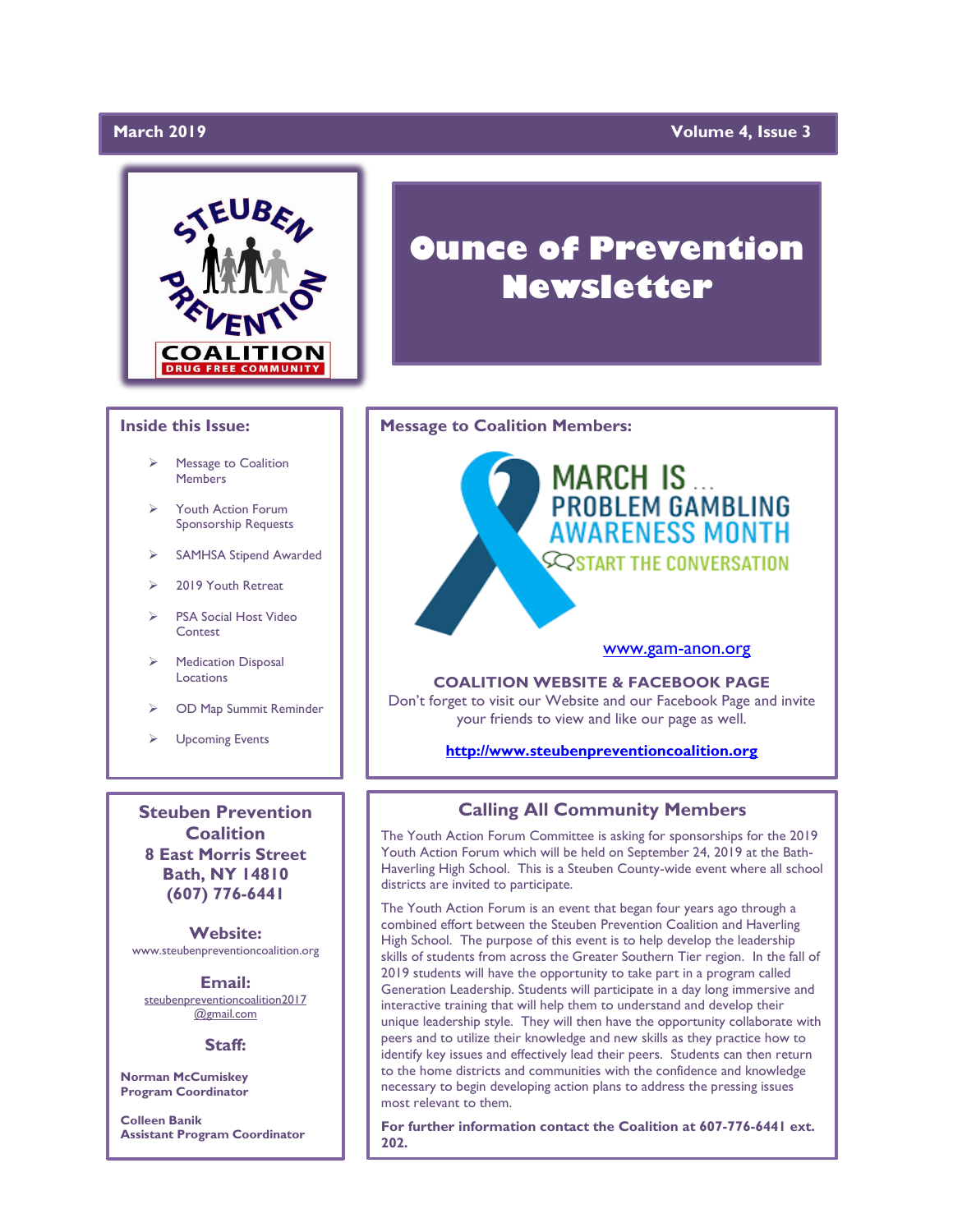## **March 2019 Page 2 Volume 4, Issue 3**



The Steuben Prevention Coalition has been awarded a stipend through the Substance Abuse and Mental Health Services Administration (SAMHSA) in the amount of \$750.00 to assist in the planning and hosting a 2019 Communities Talk – Town Hall Meeting to Prevent Underage Drinking.

2017 Prevention Need Assessment Survey revealed that

- $\frac{1}{2}$  59.1% of Steuben County students in grades 8th, 10th & 12th reported that they consumed alcohol at a party in the past 12 months.
- $\frac{1}{2}$  32.5% of high school seniors in Steuben County have consumed alcohol in the past 30 days
- $\pm$  18.4% of high school seniors in Steuben County reported at least one episode of binge drinking during the past 30 days.

The Coalition's goals are to reduce alcohol and drug use by our youth, promote protective factors that reduce the risk of substance abuse, reduce factors that increase the risk of substance abuse, encourage community dialogue relating to alcohol and drug use and educate parents about what is "really going on" relating to teenage drug and alcohol use.





The Steuben Prevention Coalition after receiving grant funding from the Bath Elks Lodge #1547, along with the Quest Youth Group and the St. John Vianney Parish Youth Group, is hosting a Youth Retreat for ages 12 – 18 in an effort to provide an opportunity for our youth to listen and engage with each other on the issues in our communities and the resources available to them to combat underage drinking, the prevention of marijuana, opioid and other drug use, suicide prevention and educational awareness on the latest vaping and juuling trends. There will educational sessions, activities, prizes and give-aways throughout the day and the youth are requested to bring their cell phones or tablets with them for use during these activities.

The full day's line up consists of participants from the Bath Elk's Lodge #1547, the Quest Youth Group, the St. John Vianney Parish Youth Group, the Steuben Prevention Coalition, local law enforcement, the Suicide Prevention Coalition, and the Steuben Council on Addictions just to name a few.

Judy McGlynn, Exalted Ruler of the Bath Elks Lodge #1547 who was instrumental in assisting the Coalition obtain grant funding, said "The Elks are committed to eliminating the use and abuse of all illegal drugs by all members of society, and we believe that in order to ensure a bright future for our country, it is essential that our children are raised in a drug free environment."

The first of what we hope will be an annual event will be held on March 23, 2019, from 9:00 a.m. – 4:00 p.m. at the O'Malley Hall of St. Mary's Catholic Church, 32 East Morris Street, Bath, New York.

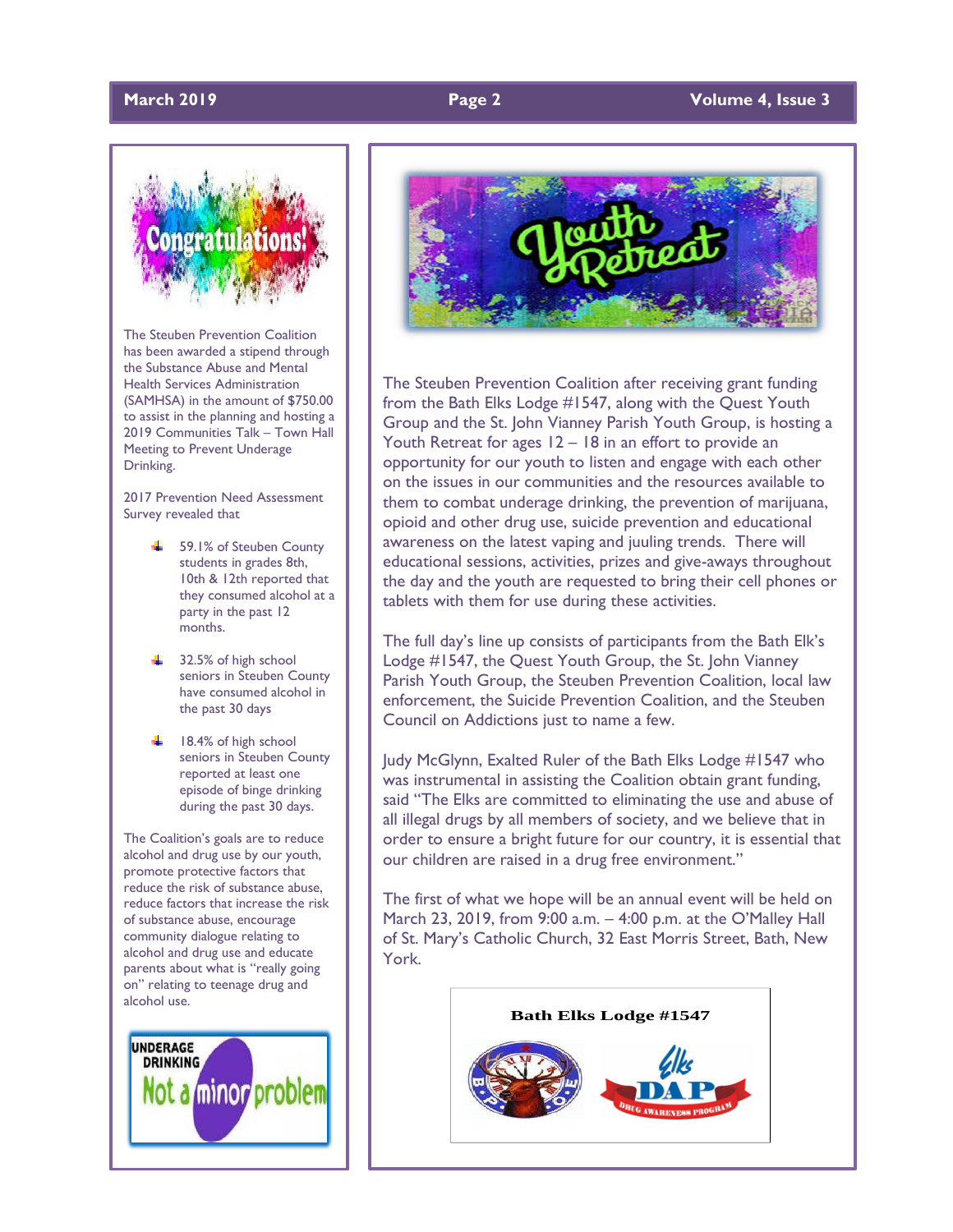## **March 2019 Page 3 Volume 4, Issue 3**

## **Medication Disposal Locations in Steuben County**

**Addison Apothecary** 36 Main Street

**Bath PD/ Village Hall** 110 Liberty Street

**Beavers Pharmacy** 7 Main Street, Canisteo

**Canisteo Village Hall**  8 Green Street

**Corning PD/City Hall**  Nasser Civic Center Plaza

**Gerould's Pharmacy** 98 W. Pulteney St., Corning

**Guthrie Corning Hospital** 1 Guthrie Drive (in Pharmacy)

**Hammondsport Village Hall**  18 Water Street

**Hornell Police Dept.**  110 Broadway • Market

**Street Apothecary, LLC**  78 W. Market St., Corning

**Park Pharmacy of Hammondsport**  27 Sheather Street

**Steuben County Office Bldg.**  3 Pulteney Square

**Steuben County Sheriff Office**  7007 Rumsey Street

**Tops Friendly Market of Bath** West Morris Street (in Pharmacy)

## **Steuben County Youth Public Service Announcement Video Contest**



The **Steuben Prevention Coalition,** through grant funding awarded by the Triangle Fund, is sponsoring a Public Service Announcement (PSA) Video Contest for youth 12-18 aimed at promoting awareness of the **Social Host Law** with the message that "social hosting" is not only dangerous, but illegal. To enter the PSA Video Contest, please submit your entries by March 31<sup>st</sup> to the **Steuben Prevention Coalition.** The winning entry will be aired at local theaters prior to regularly scheduled movies during the months of May and June. First and second runners up will be utilized by the Coalition during community events, town hall meetings and school events. Full details are also listed on the Coalition website at

## **[www.steubenpreventioncoalition.org](http://www.steubenpreventioncoalition.org/)**